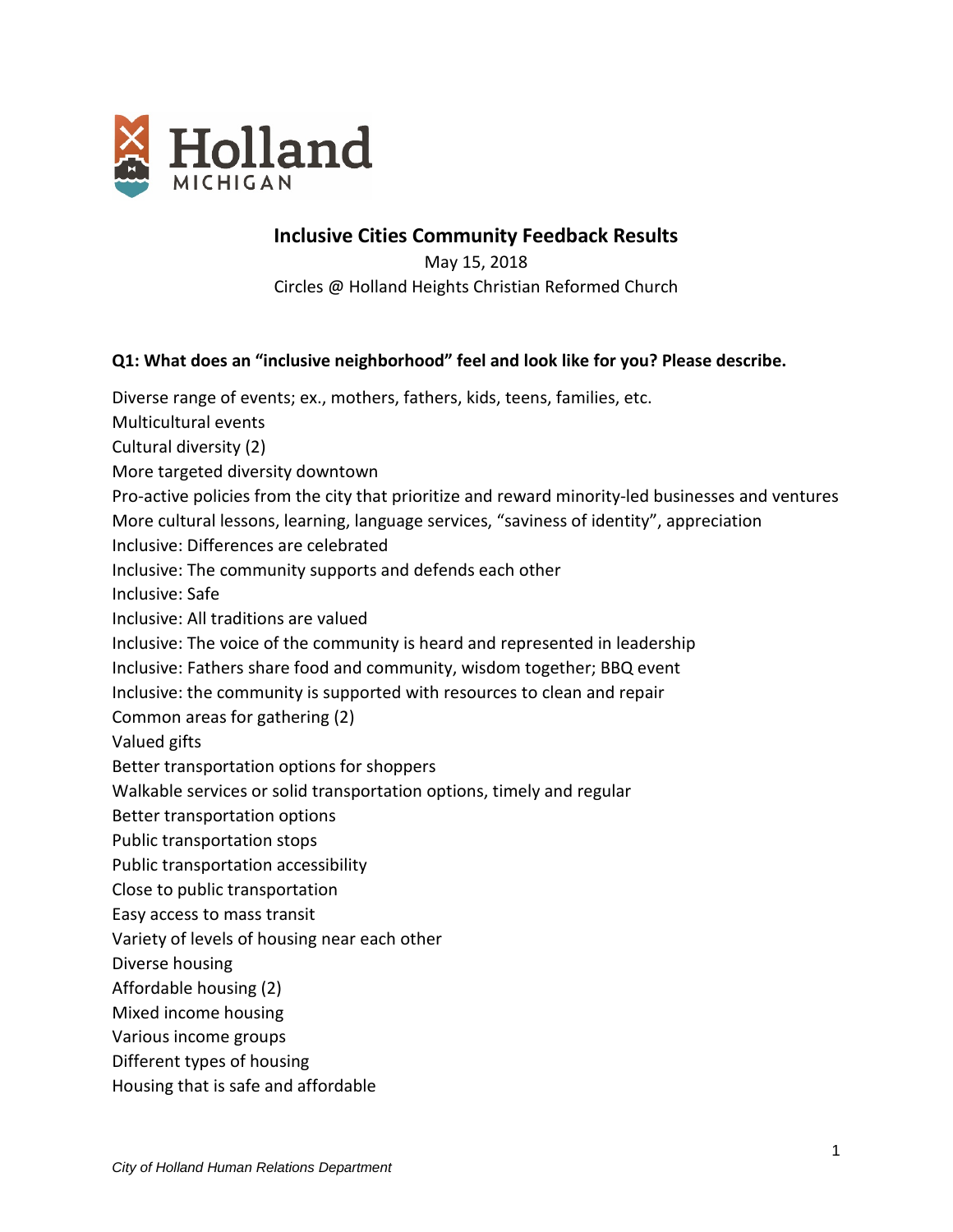Just cause eviction laws Regulations against rent inflation Variety of home types (houses, apartments, townhouses) Strong landlord tenant relations Empower people to take pride in their homes/neighborhoods Community resources committee Safety, be who I am Safety Sense of belonging Look and feel like more interaction (front porch conversations) friendly Neighborly Welcoming (3) Accepting of newcomers (2) Going out of the way to make neighbors welcome Homogeneous, inclusive Like a big family Group clean-up efforts, trash, big dumpster in complex Neighborhood policing Sharing skills, help when needed; tools More opportunities for launching small businesses Affordable and well kept up laundry facilities Respectful A circles group People know each other People help each other out Friendly Clean and safe Cook-outs Fences/privacy Buildings and yards kept up Empty Develop communication within the neighborhood Accessible information on community efforts Communal sense of responsibility for all children Youth community activities More teen outreach programs Economic awareness Financial diversity Work, school, kids, drugs, bullying Get SME, get help Communal sense of responsibility for all children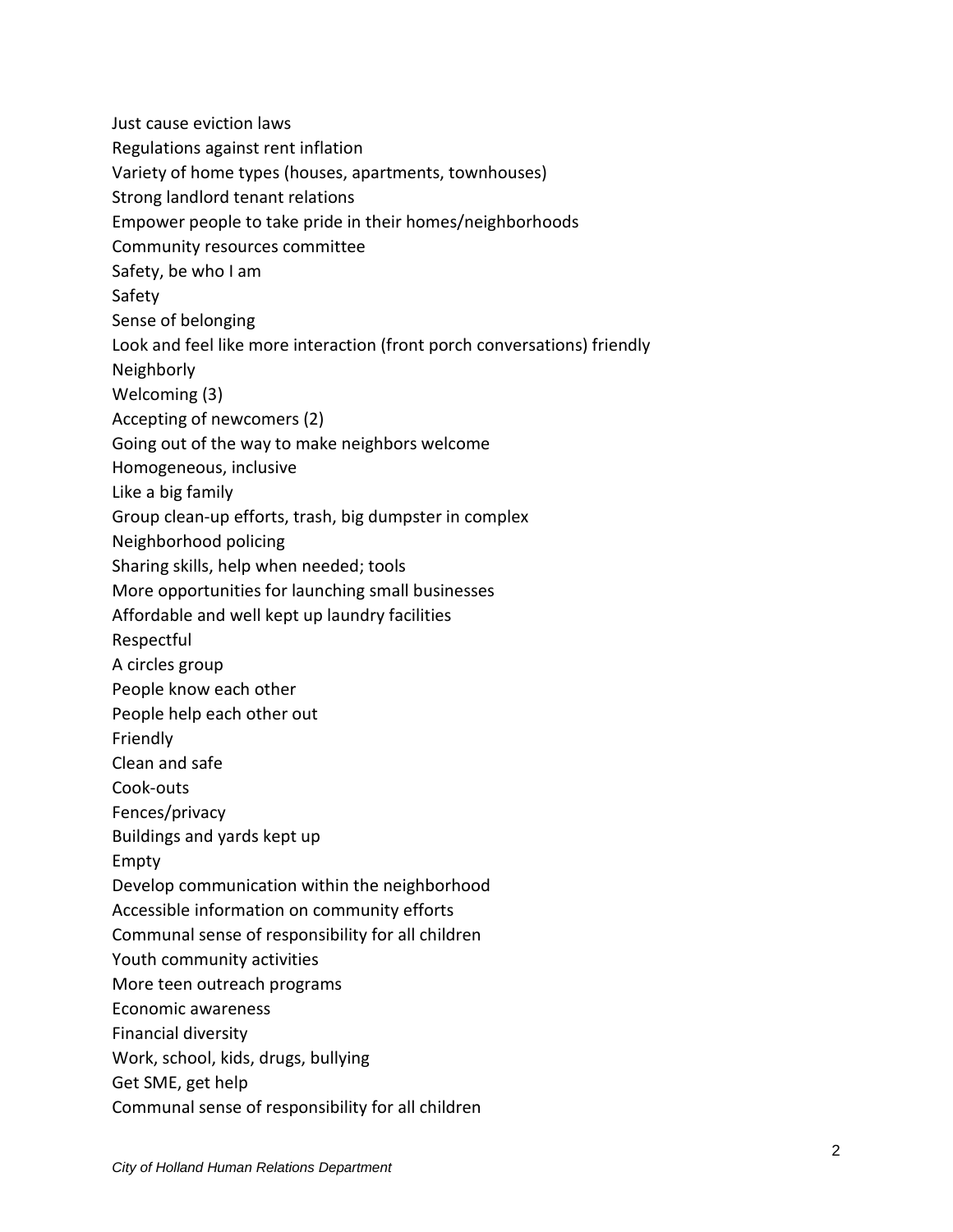- Varying age groups (6)
- Close to schools, stores, banks
- Close to amenities, stores, etc.
- Sense of community pride
- Starting a club of people doing things together
- Listening
- Neighborhood schools
- Community activities
- Shopping and sharing opportunities
- Low noise and yet opportunity to party!
- Various religious affiliations
- Tolerance and difference
- Activities to involve everyone
- Multi-generational
- Different races
- Age and race diverse
- Different ethnic groups
- Colors and different looks
- Friendly and open
- Green space, parks, play equipment
- Walkways and bike paths
- Good lighting and sidewalks
- Say so in trees/bushes cut down
- Birds, bees and squirrels
- Neighbors sharing resources
- Neighbors on porches talking
- Neighbors outside talking and enjoying each other's company
- Neighborhood activities
- Neighbors sharing food (block party, intercultural food exchange)
- Ability to have pets
- Ability to paint walls
- Trees, nature opportunity
- Color, flowers, paint decorations
- Equal opportunity (not quantity) for special needs people
- All needs met for all residents
- Friends and new friends living in harmony
- Variety of people, activities, services

## **Q.2. Actionable items we can do today?**

#### GOVERNMENT